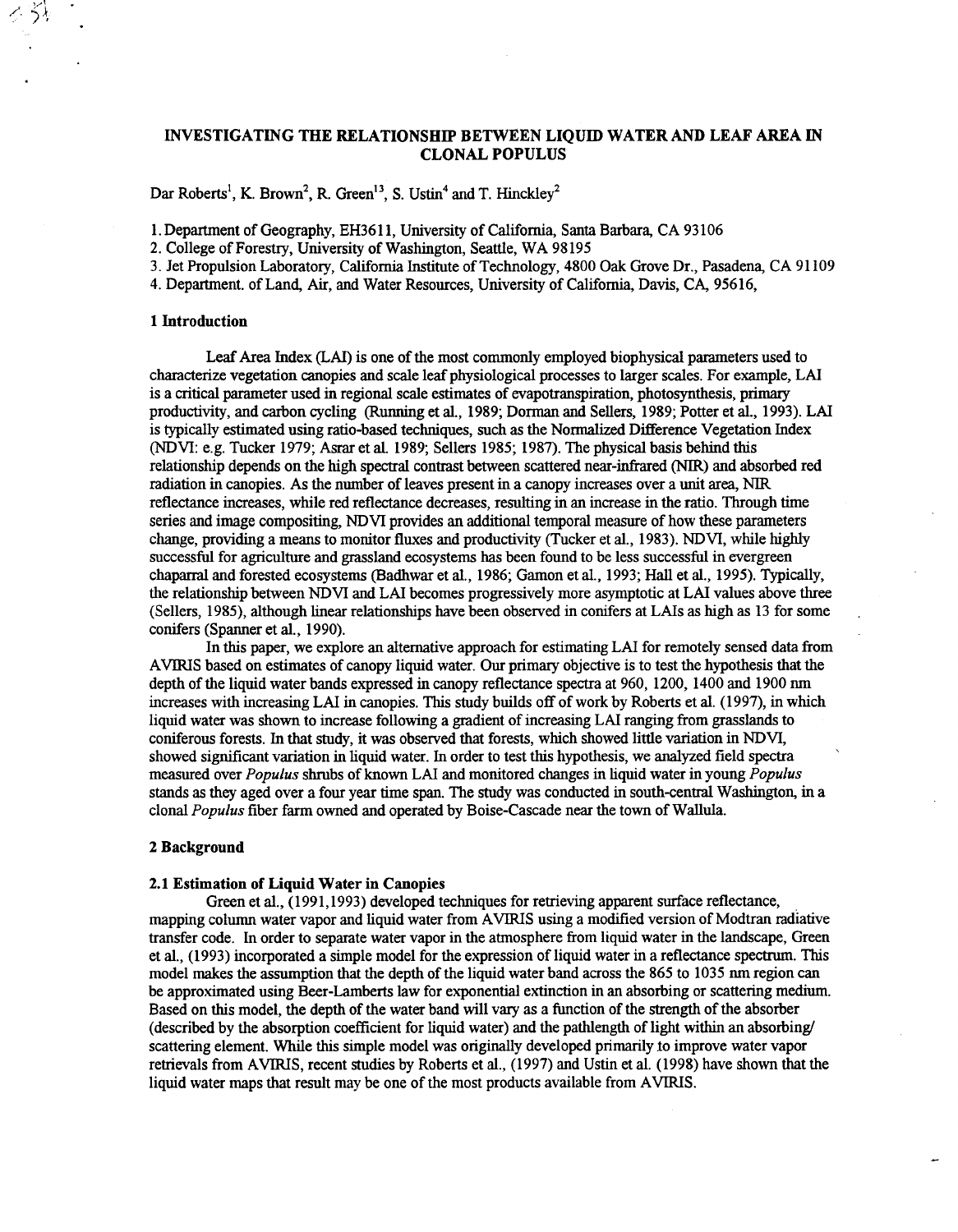In order to simulate **AVIRIS** liquid water retrievals in field **spectra,** a Beer-lambert model was developed that duplicates the approach used in **AVIRIS. This** approach **is** shown schematically in Figure 1. In the **upper** two frames, two formulations of **the** Beer-Lambert **law** are presented, one that models light attenuated as it passes **through** an absorbing (or scattering) medium, **and** one in which **part** of the light is partially blocked. In the example shown on the left, the natural log of transmittance (or reflectance) can be modeled as linear function that passes **through** the origin and has a slope equal to the pathlength. Addition of a blocking factor adds an intercept to the equation. In the central frames, two leaf reflectance spectra are shown on the left, with a plot of the absorption coefficient **of** liquid water on the right. The lowest fiame shows a plot of In( **R** ) against the absorption coefficient for two wavelength regions. Liquid water thickness would be **reported** as the **slope** of the line.



### **Methodology: Modified Beer-Lambert**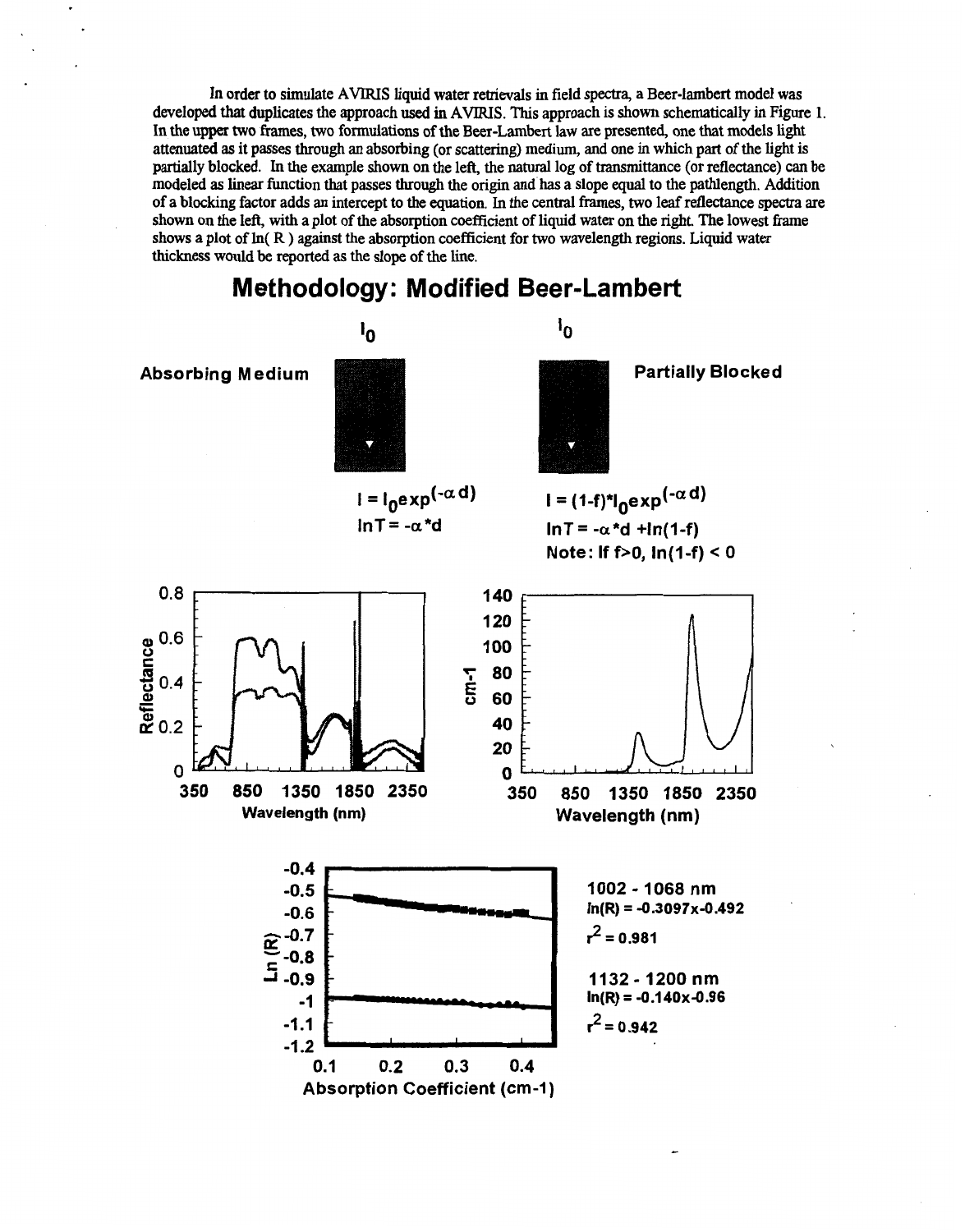#### **3 Methods**

#### **3.1 Study Site**

The study was conducted in the vicinity of Wallula, Washington (46° 4' N, 118° 54' W), located several **km** southeast of the confluence of the Snake and Columbia Rivers. The ara has a semi-arid, steppe climate, characterized by minimum monthly temperatures slightly below freezing between the months of December and February and peak summer temperatures above 30" **C** in July and August (Environmental Data Service, 1994;1996). Total annual precipitation ranges between 200 and 350 mm, falling primarily between November and February, but extending through **all** months except July and August. The dominant **natural** vegetation is sagebrush scrub *(Artemisia fridenfufa),* although the region has extensive agricultural development growing potatoes, corn, and other agricultural crops. Field research and image analysis concentrated at the Boise-Cascade Wallula fiber farm, a plantation consisting primarily of *Populus frichocurpa, nigra* and *delfoides* clones (Fig. 2). *Populus* clones in the area begin to leaf out in April, reach peak leaf display by June then senesce by October, varying slightly each year depending on annual temperature. Spectral differences between *frichocarpa-delfoides* (TxD) and *deftoides-nigra (DXN)* can be attributed primarily to architectural differences between **TxD** with more horizontally oriented leaves and DxN with more vertical leaf displays (Roberts et al., 1995; Hielman et al., 1996).

#### **3.2 Field Study**

The field *study* was designed to test the LAL/liquid water hypothesis using field spectra of DxN clones at the Wallula fiber farm. Field work was conducted athe farm between July 20th and July 25th, 1997 during the time of an AVIRIS overflight. Seventy six young stump sprouting plants, ranging between 10 and 60 *cm* in height were located and flagged in a 6 year old stand that had been recently harvested. Reflectance spectra were measured of each plant using an Analytical Spectral Devices (ASD) full range instrument on loan from JPL (Analytical Spectral Devices, Boulder, CO). Field spectra were standardized to spectralon (Labsphere, Inc. North Sutton, NH) measured at approximately 10 minute intervals. At least three replicates were measured for each plant. One to four sets of spectra were measured at each plant depending on the size of the *shrub* at **a** height of 0.5 m above the canopies.

For destructive harvesting the plants were stratified into five height classes: < 19 *cm,* 20-29 *cm,*  30-37 *cm,* 38-48 *cm* and 48-60 *cm.* Five plants were randomly sampled from each height class for detailed . analysis. Measurements of plant height, and diameter along themajor and minor axes were collected for each of the sampled plants for later determination of ground area and plant volume. In order to determine leaf area of each of the sample plants, every stem was destructively harvested then measured with calipers to determine stem diameter. In order to develop a linear equation that relates leaf area to stem diameter, one of every ten stems was stored in a plastic bag and cooled for later laboratory analysis. In the laboratory, leaves from each stem were harvested, measured for leaf area then regressed against stem diameter. Once this relationship had been developed, it was combined with the shrub stem data to calculate total leaf area for each shrub, then divided by the areal projection of each shrub (in meters) to determine LAI. An example for plant 6-7 (row 6,7th plant), which consisted of 353 stems is shown in [Figure](#page-4-0) **3.** 

section, modified to account for differences between AVIRIS spectra and the field spectra. The most notable difference occurs in the transition between the VNIR and SwlRl detectors in the instrument used in the field. Instrumental problems between the VNIR (350-1000 nm) and SWIRl (1000-1800 nm) regions, tend to create a discontinuity between the two detectors in reflectance spectra (Fig. 1). As a result, it was not possible to apply the same wavelength range as used in AVIRIS to the field spectra. As a solution; the liquid water fits were restricted to the long-wavelength end of the liquid water band, ranging from 1002- 1068 nm rather than the 865 to 1065 nm region used in AVIRIS. To test whether **AVIRIS** and ASD data gave similar results in a wavelength region that did not have instrumental artifacts, fits were also extended to the 1132-12OOnm and applied **to** both field and **AVIRIS** reflectance spectra. Liquid water was determined from leaf spectra using the approach described in the background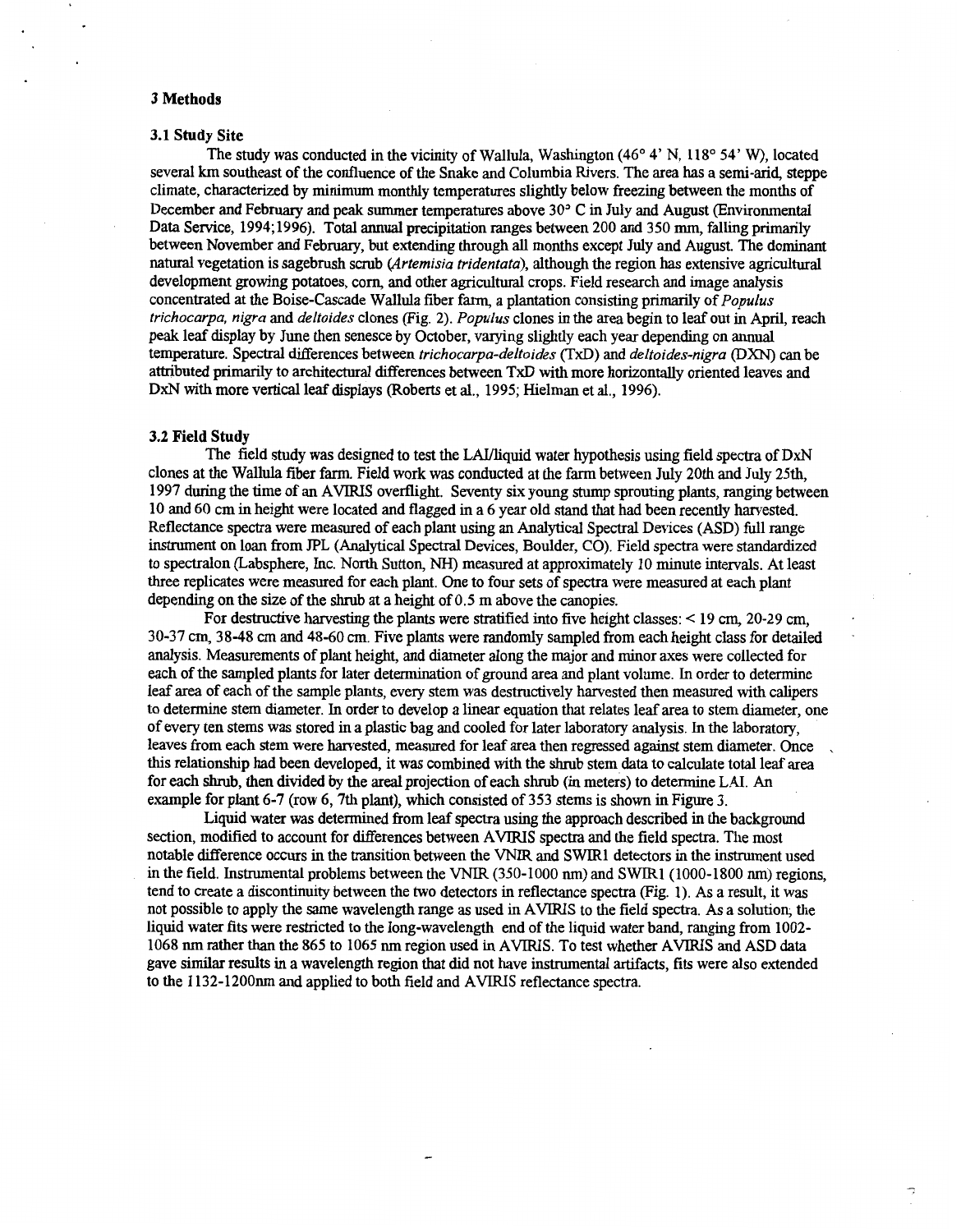

Figure **2.** Index map of Wallula fiber farm. Reflectance **spectra** are displayed for DXN, TXD clones, **sage**  scrub **and** a parking lot, which was used as a temporally invariant target for calibration.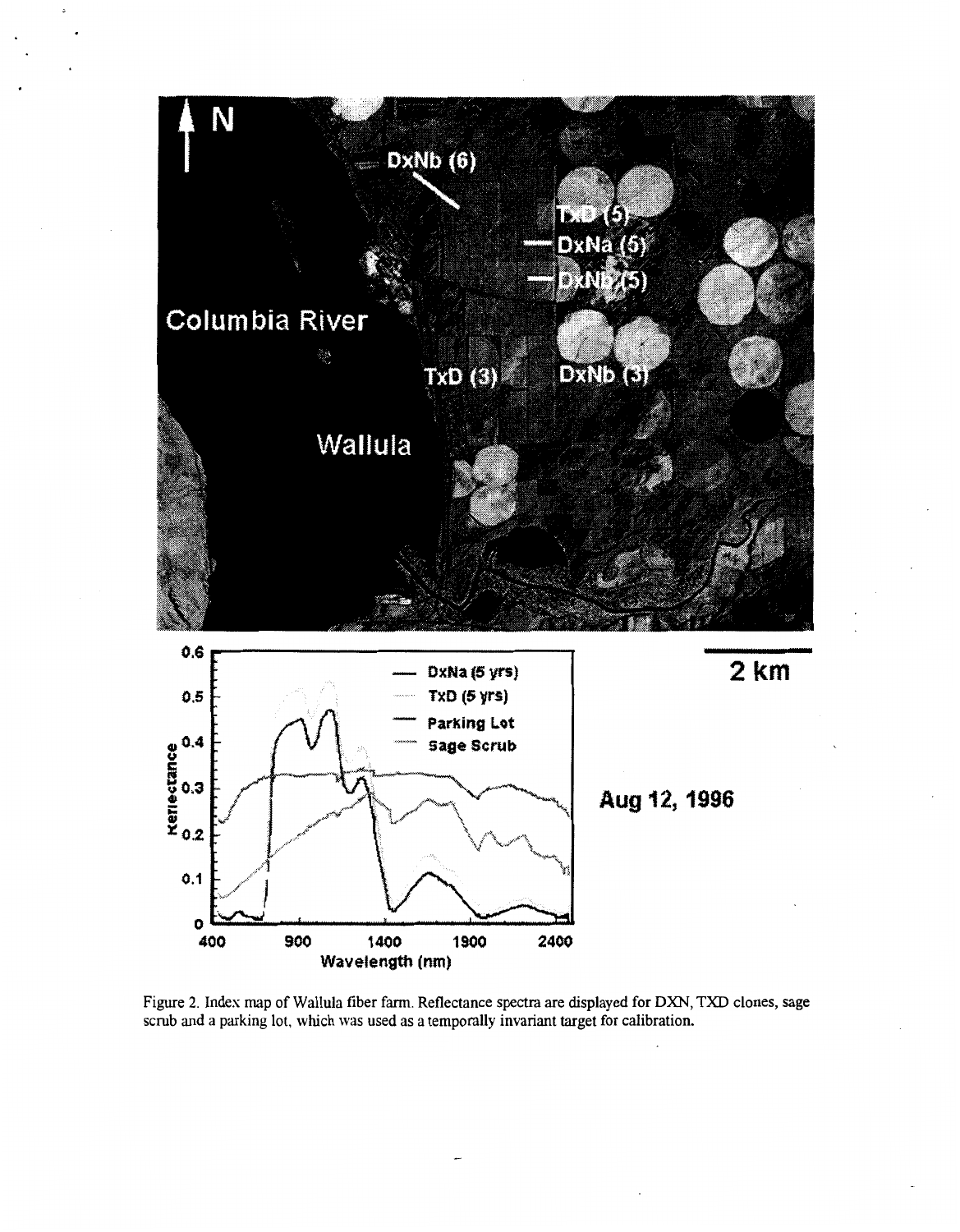<span id="page-4-0"></span>



Figure 3. Stem diameter, leaf area relationship. **An** example calculation is shown for Plant 6-7.

#### **3.3 AVIRIS Processing**

**An** alternate approach, based off of multitemporal **AVIRIS** data was used to determine whether changes in canopy liquid water matched expected patterns in leaf area development as stands aged. In order to test this hypothesis, five **AVIRIS** scenes were analyzed over the *study* site, acquired primarily within a seasonal window after full leaf area development in early June and prior to senescence in October. Data sets acquired during this window included September 22,1994, June 12 and **August** 18,1996 and July **23**  1997. **A** late season data set, acquired on October 18,1995, showed early signs of senescence in most of the clones.

Once acquired, reflectance was retrieved and liquid water and water vapor mapped for each scene using the modified Modtran-2 radiative-transfer approach described by Green et ai., (1993) and Roberts et al. (1997). Field spectral data from *two* bare soil transects measured in 1997 were used to correct for radiometric and wavelength discrepancies between **AVIRIS** and modtran. After correcting the 1997 data, a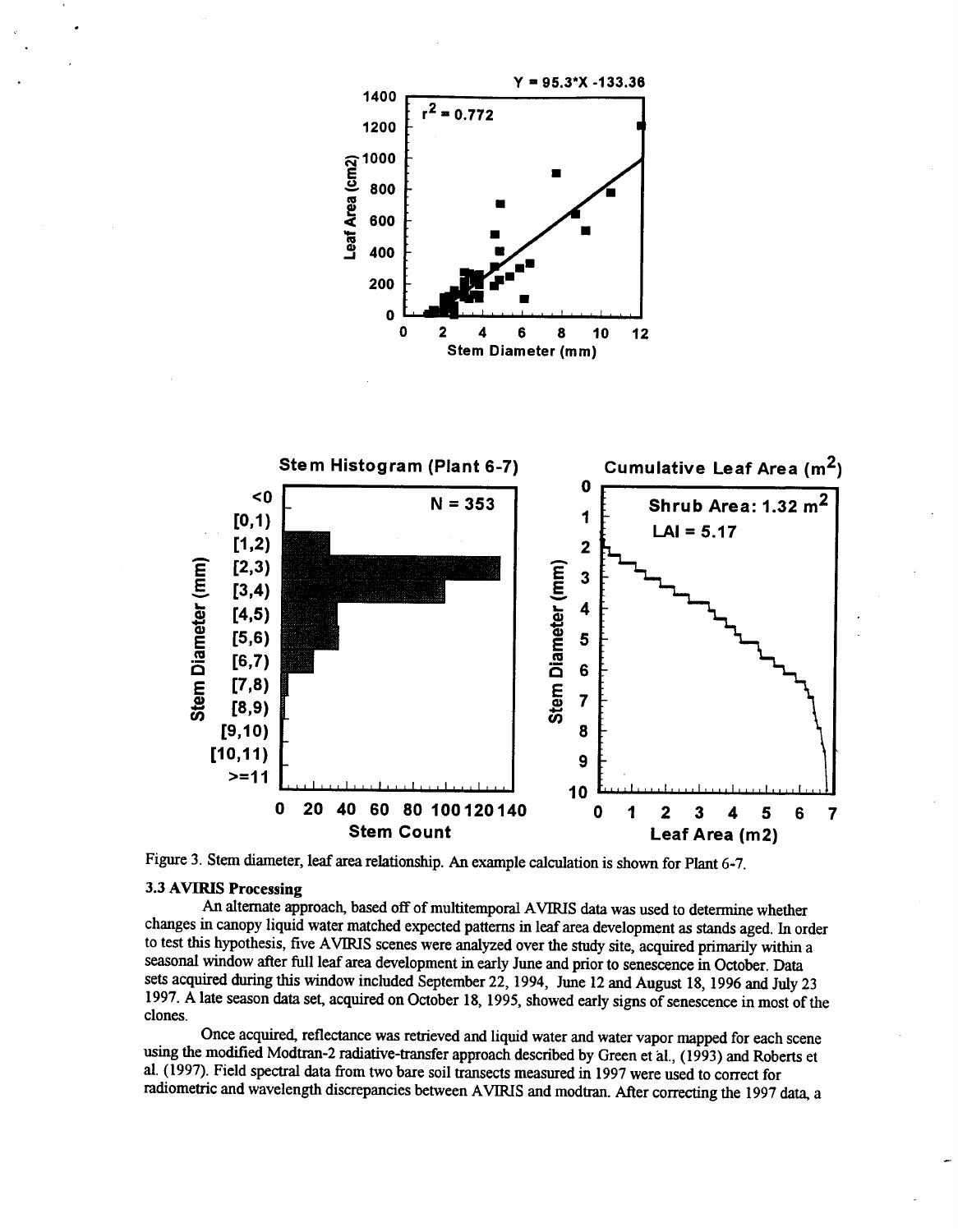temporally invariant target was located in the scene and used to improve reflectance retrieval for the remaining scenes from 1994, 1995 and 1996. Example spectra for Aug 12, 1996 are shown in Figure 2.

#### **4 Results**

#### **4.1 Field Study**

LAI for the 25 study plants ranged between 1.8 for one of the smallest shrubs to 8.75 for one of the largest, with most of the shrubs ranging between 4 and 6.5 (Fig. 4). Liquid water fits ranged between *0.05* and 0.38 cm in the 1002-1068 nm region and 0.025 and 0.23 an in the 1132-1200 nm region. Lower liquid water estimates at the longer wavelength are consistent with the fact that the 1132-1200 nm water band is a stronger absorption feature and thus scattered NIR light will penetrate to a shallower depth within the crown. When plotted against liquid water, estimated from the spectral data, LAI and liquid water proved to have a positive, linear relationship with *8* values of 0.646 and 0.721 in the 1002-1068 and 1132- 1200 nm liquid water absorptions (Fig. 4). Differences in the slopes of these linear relationships can also be attributed to the greater strength of the 1 132-1200 nm water band.

The validity of the LAI-liquid water relationship is supported by analysis using more standard approaches such as the NDVI (NIR-red)/(NIR+red) and VI (NIR/red). For example, the plot of NDVI against LAI demonstrates that the NDVI becomes progressively more asymptotic with increasing LAI, matching most published observations. The VI, in contrast, shows a much more linear relationship, showing only slightly lower fits than liquid water. In both cases, liquid water provides the superior estimate and shows a linear relationship even to the highest value observed in the shrubs.

#### **4.2 AVIRIS Multitemporal Study**

Based on prior work with the clonal *Populus,* leaf area would be expected to reach peak development in June, *sustain* a high level throughout the summer, then begin to senesce in the Fall, during October. **As** a result, with the exception of the 1995 data, differences in LAI observed from 1994 to 1997 should be a product of long term differences in *stand* age, not phenological changes. Between 1994 and 1997, stand age varied between less than one year to over six years. Over this period of time, LAI would be expected to show yearly increases for the first three years, followed by slight declines over the remaining three years (Heilman et al., 1996).

In order to test whether the expected patterns were observed in liquid water, four stands (plus replicates) were located in the study site, two stands that were origmlly planted in 1992 and two planted during April, 1994. In order to determine whether leaf angles had an impact on the liquid water retrievals, stands were selected both from the clone with more horizontally oriented leaves, TXD and the more vertically oriented DxN. Temporal patterns in liquid water were also compared to the NDVI, to determine whether similar patterns were observed in that measure.

Temporal analysis of the older stands (Fig. 5, top left) demonstmted few changes in liquid water from 1994 to 1997. The only major temporal change was observed in 1995, in which the TxD showed a marked decrease in liquid water and the DxN a slightly lower decrease, attributed to late season senescence and a loss of leaf area. In all cases, the TxD showed a slightly lower liquid water than the DXN, which can be attributed to either lower leaf area, or the effect of differences in leaf angles. In comparison, the NDVI showed little temporal variation (Fig. 5, row 2). Calculation of liquid water directly from AVIRIS reflectance, using the same program used for the field data, yielded similar results to those produced from the reflectance retrieval. Comparison of field data to AVIRIS spectra, demonstrated higher liquid water estimates for full stands relative to small shrubs, equal to close to 1 mm of water.

Analysis of changes in liquid water in the younger stands demonstrated a uniform increase in liquid water over the first three years, followed by a slight decline in the fourth year (Fig. 5, top right). Unlike observations in the older stands, NDVI showed marked changes, dramatically increasing in the first two years followed by little change in the third year. The VI was not calculated because it proved too sensitive to minor atmospheric correction problems in the red wavelengths.

Patterns in the liquid water matched expected patterns based on stand age and seasonality. In comparison, the NDVI shows little variation except in very young stands.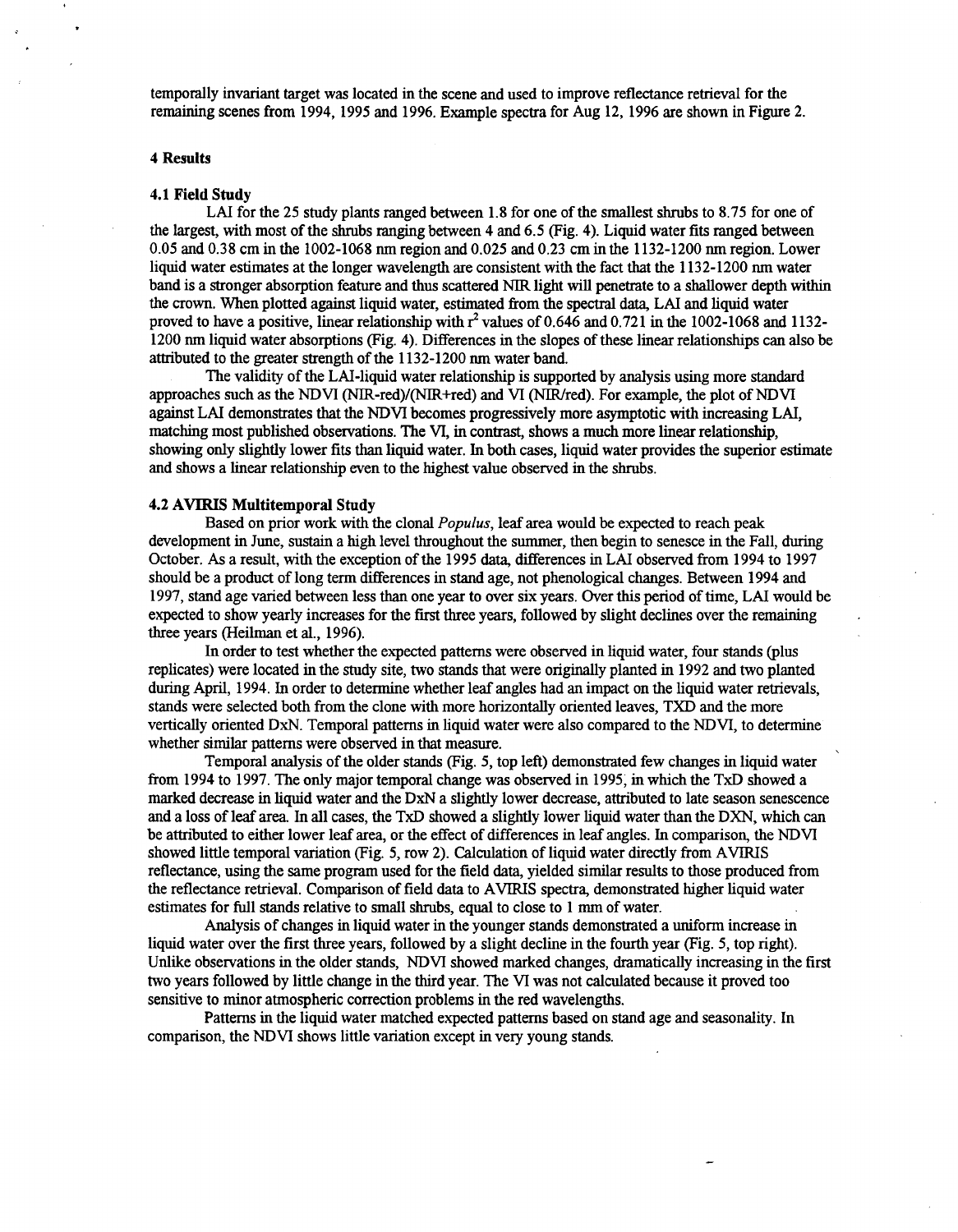# **LAI Compared to Liquid Water**



Figure 4. Comparison of LAI to liquid water thickness, NDVI and VI.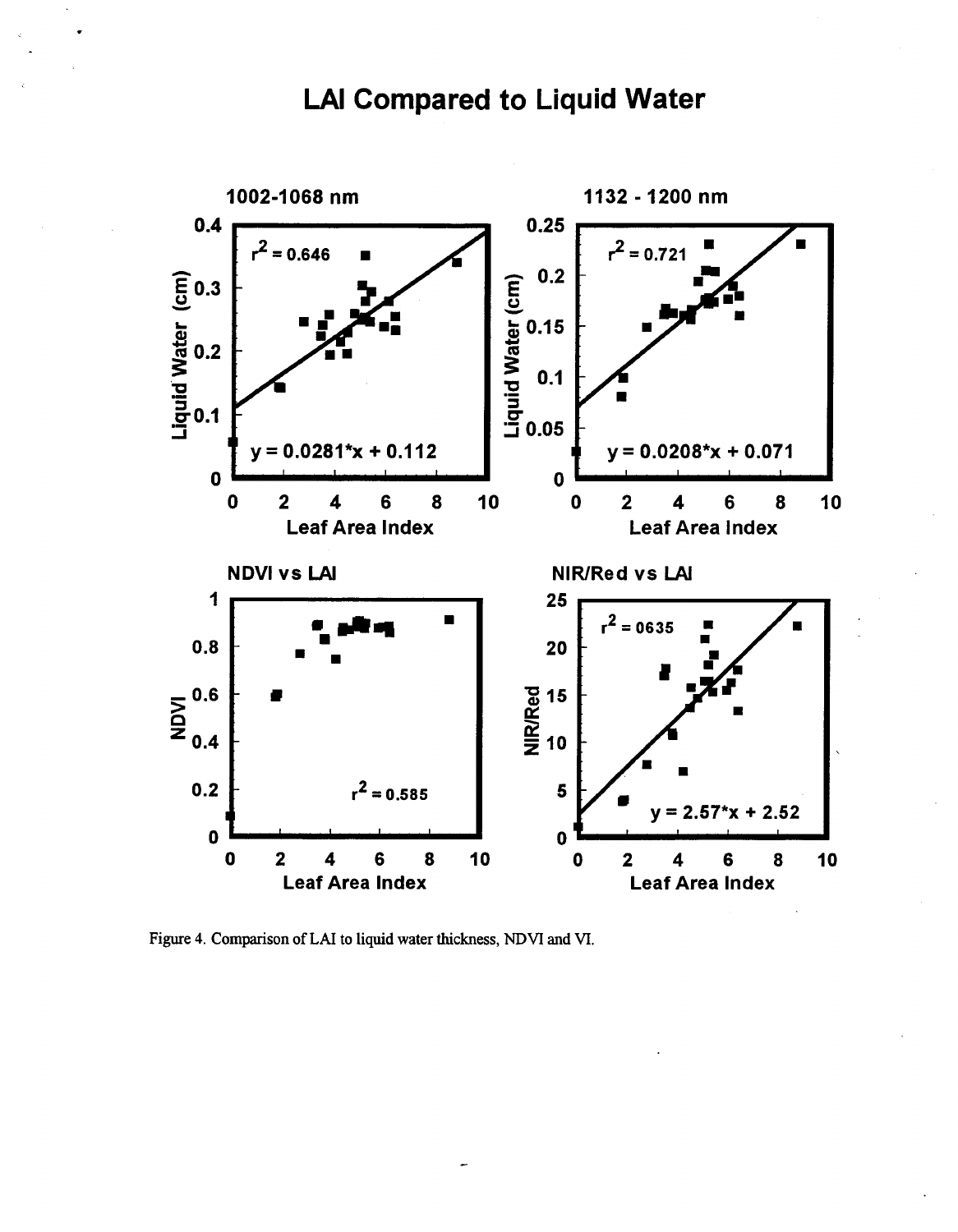

## **Temporal Changes in Populus**

Figure 5. Temporal changes in liquid water and NDVI for select Populus stands from 1994 to 1997. Plots to the left show results for stands planted in 1992, plots on the right show stands planted in 1994.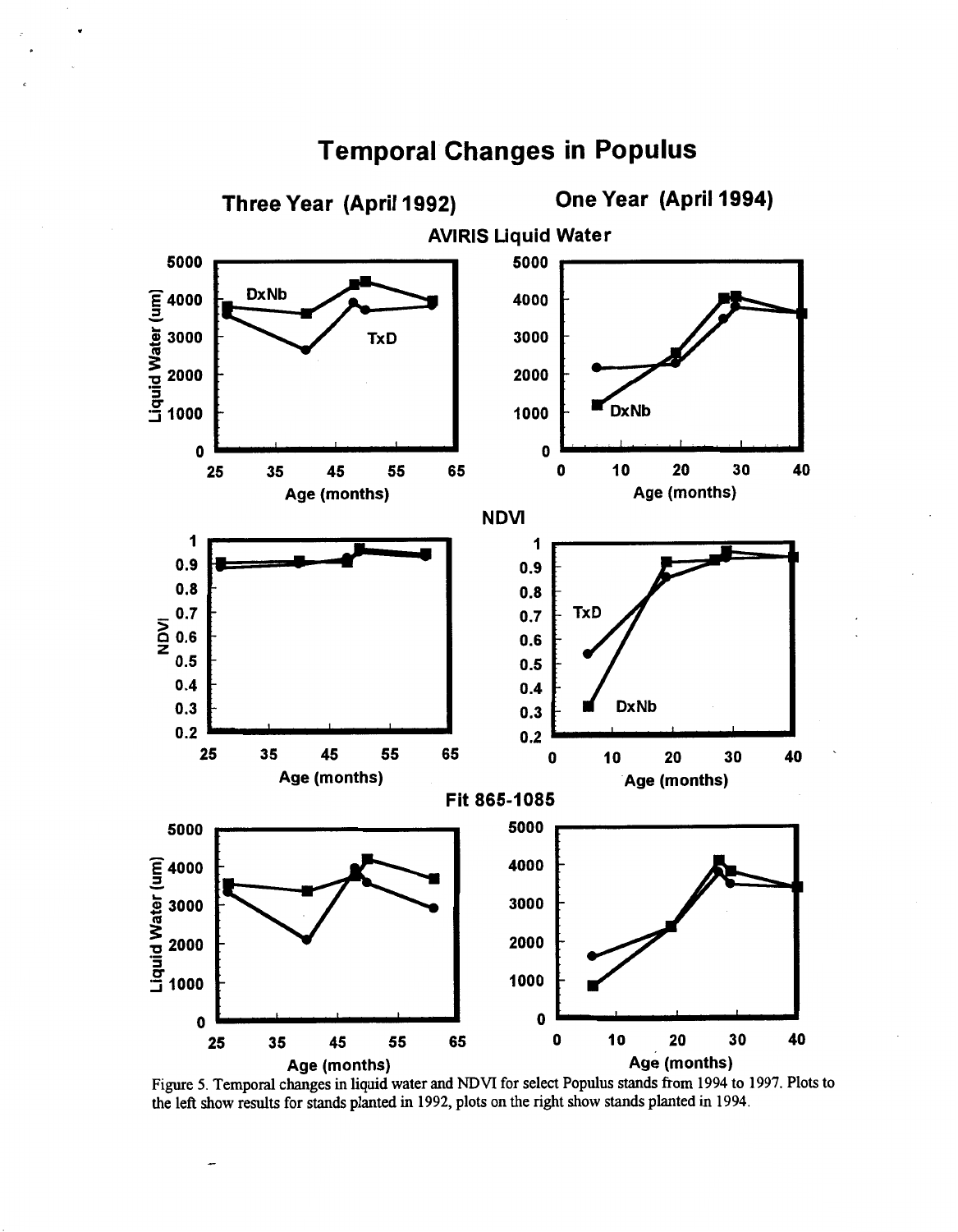#### **5.0 Summary**

In this study we tested the hypothesis that LAI **is** linearly related to liquid water. There were two components of the study, a field study using reflectance measurements of *Populus* shrubs which were harvested to determine LAI and a temporal study of AVIRIS data that tracked changes in liquid water as stands aged over a four year period. The field study demonstrated that LAI and liquid water are linearly correlated up to LAI 8.75. In comparison, the NDWLAI relationship showed the expected asymptotic relationship which saturated near anLAI **of** 3.0. The VI showed a surprisingly good linear relationship.

based on stand age and seasonality. In this instances, the only sipficant pattern in the older **stands** was due to senescence in the October, 1995 data set. In the younger stands, liquid water increased for the **first** three years followed by a decline in the fourth year. In comparsion, the **NDVI** showed little variation except in very young stands. AVIRIS analysis showed temporal patterns in the liquid water which matched expected patterns

powerful technique for mapping stand structure. However, there remain several important research directions that should be pursued. These include sensitivity analysis to determine how relationship varies between very different types of vegetation (e.g. shrubs, conifers) and how it varies seasonally with water status (as in chaparral). Furthermore, methods should be explored that avoid the use of correlative relationships between field data and remotely sensed measures of liquid water. These results suggest that liquid water retrieved from AVIRIS may form a new, potentially

#### **6 Acknowledgements**

Support for this research was provided by DOE grant WlGEC95-062A as **part** of the Westgec program. AVIRIS data used in this *study* were acquired by NASA. Computer equipment was supplied as part of a start-up package at U.C. Santa Barbara in the Department of Geography and through a UCDRD grant for collaborative research with Los Alamos National Laboratory (STB/UC:97-50). Field *spectral*  measurements were collected using equipment on loan from the Jet Propulsion Laboratory. A portion of this research was carried out at the Jet Propulsion Laboratory, California Institute of Technology, under a contract with the National Aeronautics and Space Administration. In particular, we wish to thank Boise-Cascade for allowing access to the Wallula fiber farm and their readiness to supply supporting information and technical assistance since 1994.

#### **7 References**

- Adams, **JB,** Smith, MO and Gillespie, AR, 1993, Imaging spectroscopy: Interpretation based on spectral mixture analysis, In Pieters C.M., and Englert, P., eds. Remote Geochemical Analysis: Elemental and Mineralogical Composition 7: 145-166, Cambridge Univ. Press., *NY.*
- reflectance measurements, in Theory and Applications of Optical Remote Sensing, (Asrar, G., *ed),*  John Wiley **and Sons,** *NY,* 252-296. Asrar, G, Myneni, RB, **and** Kanemasu, ET, 1989, Estimation of plant-canopy attributes from spectral
- Badhwar, GD, MacDonald, RB, **and** Mehta, NC, 1986,.Satellite-derived leaf-area-index **and** vegetation maps as input to global carbon cycle models - a hierarchical approach, 7(2): 265-281. *Int. J. Remote Sens.*
- Resistance for Atmospheric General Circulation Models as Represented by the Simple Biosphere Model (SiB). *J. AppliedMet.* 28:833-855 Dorman, JL, and Sellers, PJ, 1989.A Global Climatology Albedo, Roughness Length and Stomatal
- Gamon, J. A., Field, C.B., Roberts, D.A., Ustin, S.L., and Riccardo, V., 1993, Functional Patterns in an Annual Grassland during an AVIRIS Overflight, *Rem. Sens. Environ.,* 44: 213: 239-253.
- Green, RO, Conel, E, Margolis, JS, Bruegge, CJ, and Hoover, GL, 1991, An inversion algorithm for retrieval of atmospheric and leaf water absorption from AVIRIS radiance with compensation for atmospheric scattering, in *Proc. 3rd Airborne Visible/Infrared Imaging Spectrometer (AVIRIS) Workshop (R.O.* Green Ed.), Pasadena, CA 20-21 May, pp. 51-61.
- Green, RO, Conel, E and Roberts, DA, 1993, Estimation of Aerosol Optical Depth and Additional Atmospheric Parameters for the Calculation of Apparent Surface Reflectance from Radiance Measured